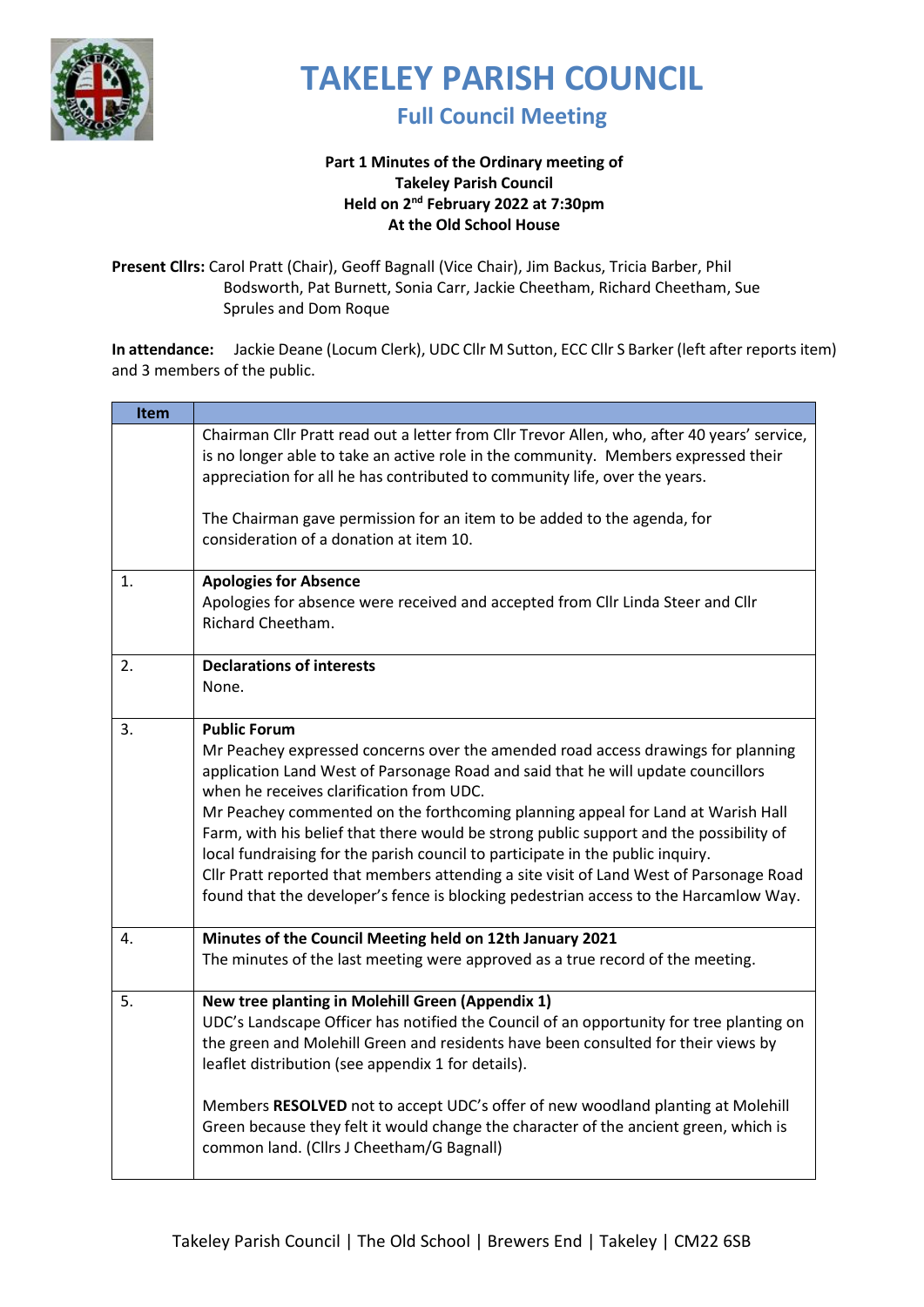

| 6. | <b>Ward Councillor/County Councillor Reports</b>                                        |  |  |
|----|-----------------------------------------------------------------------------------------|--|--|
|    | Cllr Barker gave an update on Highways matters that had been reported and she           |  |  |
|    | welcomes any new reports of dangerous potholes. She reported on a litter problem in     |  |  |
|    | Sycamore Way, which should be passed to UDC.                                            |  |  |
|    | Cllr Pratt mentioned raised parking issues for Cllr Barker to note.                     |  |  |
|    | Cllr J Cheetham reported potholes at the top of Church Lane.                            |  |  |
|    | Essex CC Highways has a new Cabinet Member in post and resources are improving,         |  |  |
|    | including three enforcement officers. A meeting will be arranged for parish councillors |  |  |
|    | to put forward main concerns in their parish.                                           |  |  |
|    | There will be new handheld speed cameras for Community Speedwatch members to            |  |  |
|    | use, which enables speeding tickets to be issued automatically. Cllr Backus asked Cllr  |  |  |
|    | Barker about the results of traffic flow surveys where they have been set up in Takeley |  |  |
|    | and she believes that they are part of the Local Plan Highways data.                    |  |  |
|    |                                                                                         |  |  |
|    | Cllr Bagnall reported on UDC funding cuts at UDC and made a note to report any new      |  |  |
|    | Highways data.                                                                          |  |  |
|    |                                                                                         |  |  |
|    | Cllr Sutton reminded members to make formal requests for use of the district            |  |  |
|    | councillor grants for small items and to renew plans for a sports pavilion, to attract  |  |  |
|    | funding from various sources. Cllr Pratt suggested that if two new benches are          |  |  |
|    | purchased for The Four Ashes corner.                                                    |  |  |
|    | Cllr Cheetham gave a brief 'outside bodies' report from her attendance at a recent      |  |  |
|    | STACC meeting. Parish councils are now eligible to benefit from the Stansted Airport    |  |  |
|    | Fund, previously only open to groups and societies in the district. She also reported   |  |  |
|    | that there is a major employment land planning application for Stansted Airport         |  |  |
|    | Northside, which should be considered for its impacts and potential benefits to         |  |  |
|    | Takeley. She will attend their next meeting, to be held on 1 <sup>st</sup> April 2022.  |  |  |
|    |                                                                                         |  |  |
| 7. | <b>Clerk's Report</b>                                                                   |  |  |
|    | The following items were noted:                                                         |  |  |
|    | a) Defibrillators - The Parish Council owns, insures and pays for maintenance on        |  |  |
|    | two defibrillators at the Silver Jubilee Hall & Priors Green Hall and Cllr              |  |  |
|    | Bodsworth checks that the defibrillators are working and 'Rescue Ready' each            |  |  |
|    | month and reports any issues. Cllr Bodsworth is trained on how to change                |  |  |
|    | the battery and the pads and maintain the cabinet.                                      |  |  |
|    | There is an outstanding order for batteries and pads which has already been             |  |  |
|    | authorised at a previous meeting. There is a ringfenced budget allocation of            |  |  |
|    | £4,000 for this purpose.                                                                |  |  |
|    | Noted that a new defibrillator has been installed at the pharmacy, however              |  |  |
|    | this is not the parish council's responsibility.                                        |  |  |
|    | Minute Books - Historic minutes have been collated from April 2017 to date,<br>b)       |  |  |
|    | to be added to the archive filing system. New binders are required and it is            |  |  |
|    | recommended that these are purchased to match the existing, at a cost of                |  |  |
|    | approximately £100 for 5 binders. If members wish further information or to             |  |  |
|    | suggest an alternative contact the Clerk.                                               |  |  |
|    | Note - The Chairman and Deputy Chairman were asked to sign minutes which                |  |  |
|    | were on file without a signature, dated Sept 2018, Jan 2019, July and August            |  |  |
|    | 2020.                                                                                   |  |  |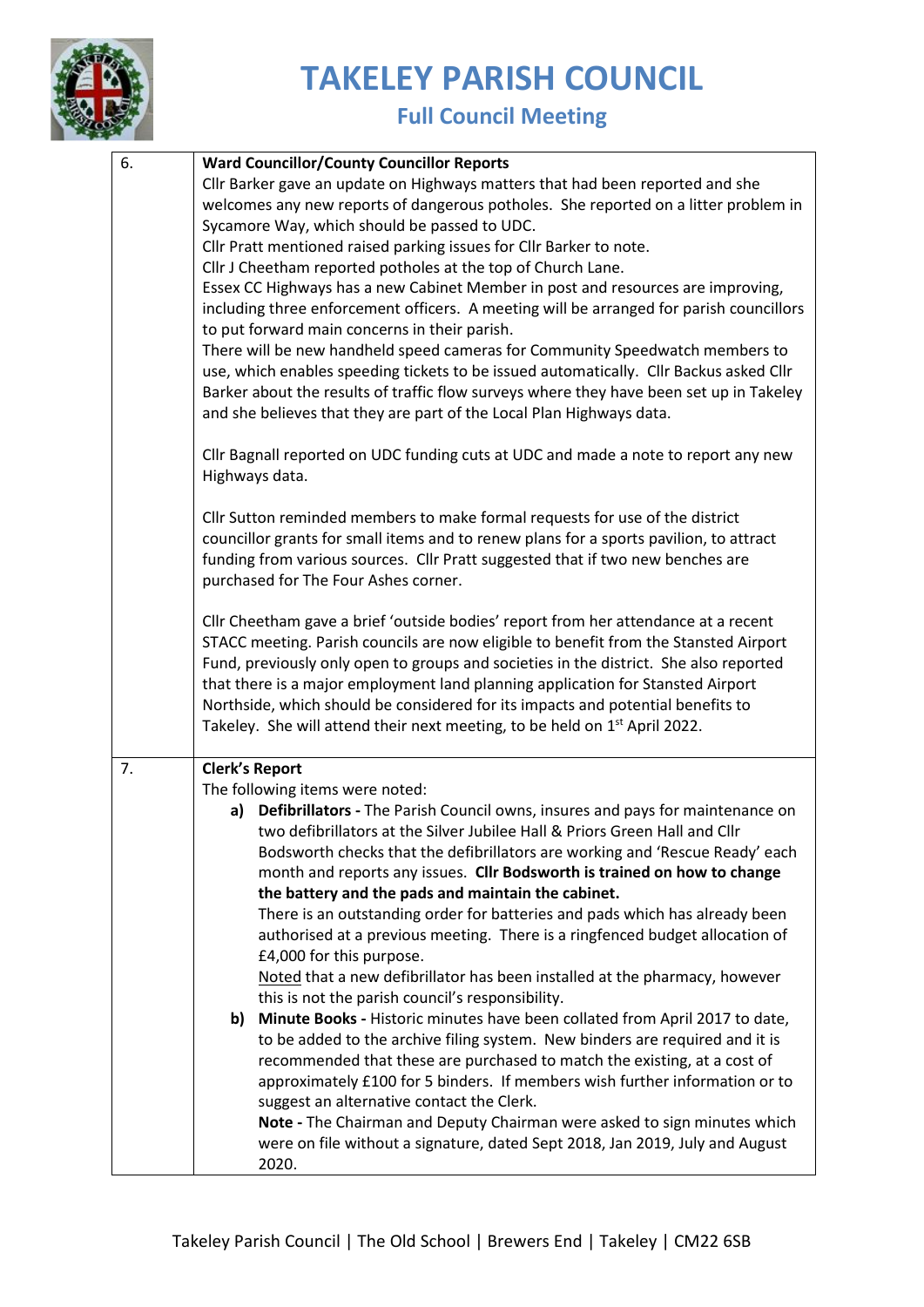

|    | Conservation Area Assessment Request - UDC's planning manager informed<br>c)<br>the parish council that, due to current financial constraints, UDC is unable to<br>undertake the work to make Smiths Green a conservation area. There is<br>potential, however, to work with UDC by using the Parish Council's Heritage<br>Consultant report for the Neighbourhood Plan to inform UDC. Note: There<br>would be a cost implication to TPC, which could be determined once the<br>Neighbourhood Plan Heritage Assessment has been carried out and shared<br>with UDC Planning Policy<br>Cllr Cheetham reported that she had raised this issue with the new CEO at UDC<br>at the recent joint-parish meeting, as Takeley has been waiting for over three<br>years for UDC to assess Smiths Green for conservation area designation.                                                                                                                                                                                                                                                                                                                                                                                                                         |  |  |
|----|----------------------------------------------------------------------------------------------------------------------------------------------------------------------------------------------------------------------------------------------------------------------------------------------------------------------------------------------------------------------------------------------------------------------------------------------------------------------------------------------------------------------------------------------------------------------------------------------------------------------------------------------------------------------------------------------------------------------------------------------------------------------------------------------------------------------------------------------------------------------------------------------------------------------------------------------------------------------------------------------------------------------------------------------------------------------------------------------------------------------------------------------------------------------------------------------------------------------------------------------------------|--|--|
| 8. | <b>Planning Committee Report and Recommendations</b><br>a) The Planning Committee minutes of 19th January were noted.                                                                                                                                                                                                                                                                                                                                                                                                                                                                                                                                                                                                                                                                                                                                                                                                                                                                                                                                                                                                                                                                                                                                    |  |  |
|    | b) At the 19 <sup>th</sup> January meeting, members discussed notification that there will be a<br>Public Inquiry on the appeal of Land at Warish Hall Farm.<br>'The committee members were minded to support Rule 6 participation at a<br>forthcoming planning appeal hearing and requested that this matter is considered as<br>an agenda item at the next Full Council meeting (unanimous).<br>Note – due to the timing of the agenda publication, this matter was not listed as a<br>separate agenda item for formal recommendation by the committee.'<br>c) The Chairman expressed her concern that residents would need assurance that a<br>decision to devote a significant sum in objection to a planning appeal, would be made<br>in an open and transparent manner. For that reason, she asked those members living<br>close to the appeal site Land at Warish Hall Farm to abstain from a vote regarding Rule<br>6 Status at the appeal.<br>d) RESOLVED in principle, for the parish council to apply for Rule 6 Status at a public<br>inquiry on the Weston Homes appeal, subject to budgetary constraints. (Proposed<br>Cllr Backus/Seconded Cllr Roque with abstentions from Cllrs Bagnall, J Cheetham,<br>Barber, Bodsworth and Sprules). |  |  |
| 9. | Neighbourhood Plan - Appendix 2<br>1) A report was received from Peter Hewett, Chair of the Steering Group:                                                                                                                                                                                                                                                                                                                                                                                                                                                                                                                                                                                                                                                                                                                                                                                                                                                                                                                                                                                                                                                                                                                                              |  |  |
|    | Housing Needs Survey, (HNS) plus an information leaflet is being<br>distributed to around 2000 homes in the parish.<br>Apart from the HNS fee quotes have been received for the evidence<br>base, which are for Landscape Sensitivity, Conservation and Heritage<br>as well as an Ecological assessment.<br>A separate Parish Survey will need to be prepared and distributed later<br>this year.<br>Members of the NP Steering Group have been involved in a very useful<br>training session via zoom with Michelle Gardiner from RCCE.<br>A request for funding from LOCALITY has been made and we hope to<br>receive up to £10,000 in this financial year.                                                                                                                                                                                                                                                                                                                                                                                                                                                                                                                                                                                            |  |  |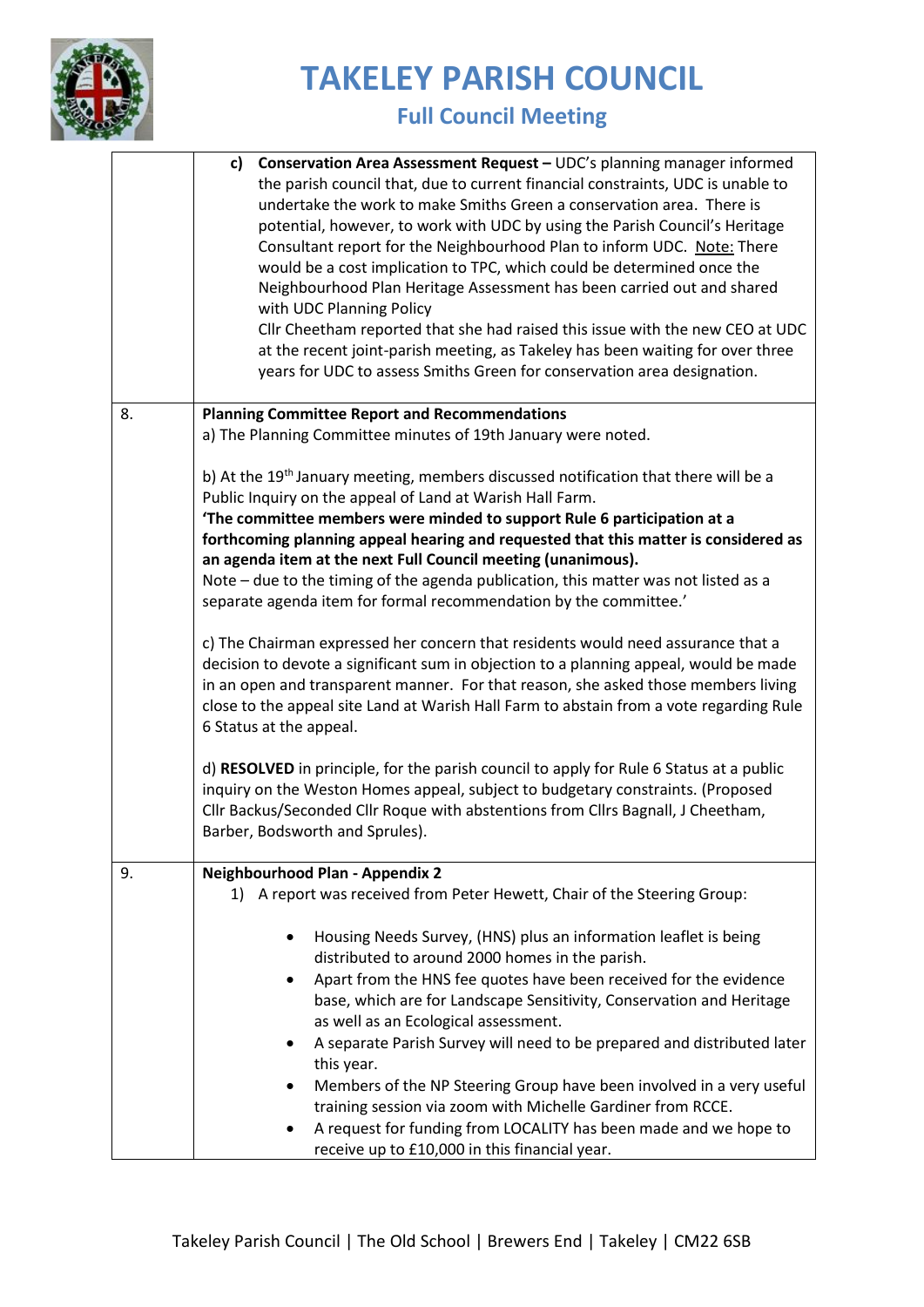

|     |              | A further request for funding will be made to LOCALITY in the 2022/23<br>$\bullet$                                                                                                 |
|-----|--------------|------------------------------------------------------------------------------------------------------------------------------------------------------------------------------------|
|     |              | financial year.                                                                                                                                                                    |
|     |              | The group will compile a database of clubs, societies business etc so                                                                                                              |
|     |              | that they can be consulted as the NP process gathers pace.                                                                                                                         |
|     |              | Action: The Steering Group requested that the parish council produce a map of all the                                                                                              |
|     |              | roads in the parish - like the one issued by Lt Canfield Parish Council.                                                                                                           |
|     |              | 2) Members referred to details of consultant fee proposals on Appendix 2.<br>RESOLVED to accept the following fee proposals and appoint consultants,<br>subject to grant approval: |
|     | $\mathsf{i}$ | Landscape evidence base                                                                                                                                                            |
|     |              | A fee quote has been received from Mr Robert Browne of Wynne-                                                                                                                      |
|     |              | Williams Associates, Landscape Architects, to carry out a Landscape                                                                                                                |
|     |              | Character and Sensitivity Study of Takeley Parish, to the sum of £7,400                                                                                                            |
|     |              | $+$ VAT.                                                                                                                                                                           |
|     |              | RESOLVED to approve (Cllrs J Cheetham/G Bagnall)                                                                                                                                   |
|     | ii)          | <b>Ecology Evidence base</b>                                                                                                                                                       |
|     |              | A fee quote has been received from Mr Will O'Connor of MKA Ecology                                                                                                                 |
|     |              | Ltd, to carry out an ecological appraisal to support the forthcoming                                                                                                               |
|     |              | Takeley Neighbourhood Plan to the sum of £2,350 + VAT.                                                                                                                             |
|     |              | RESOLVED to approve (Cllrs J Cheetham/G Bagnall)                                                                                                                                   |
|     | iii)         | Heritage evidence base                                                                                                                                                             |
|     |              | A fee quote has been received from Ms Charmain Hawkins of Brighter                                                                                                                 |
|     |              | Planning Consultancy, to carry out a Heritage Report to support                                                                                                                    |
|     |              | Takeley Neighbourhood Plan, to the sum of £5,250 + VAT.                                                                                                                            |
|     |              | RESOLVED to approve (Cllrs J Cheetham/G Bagnall)                                                                                                                                   |
| 10. |              | <b>Finance Committee Recommendations</b>                                                                                                                                           |
|     | 1.           | The January finance report Appendix 3 was noted.                                                                                                                                   |
|     |              |                                                                                                                                                                                    |
|     | 2.           | The following recommendations for allocations of unspent at year-end were                                                                                                          |
|     |              | ratified:                                                                                                                                                                          |
|     |              | Income of £7,000 from UDC in April 2021 should be appropriately<br>a.                                                                                                              |
|     |              | ringfenced for a Sports Field shelter                                                                                                                                              |
|     |              | Staffing underspend should be split between Locum Clerk and Planning<br>b.                                                                                                         |
|     |              | Professional Advice, which will give a ringfenced Planning allocation of                                                                                                           |
|     |              | approximately £20,000.                                                                                                                                                             |
|     |              | Training underspend should be ringfenced for training<br>c.                                                                                                                        |
|     |              | d. Washroom services underspend should be ringfenced for possible                                                                                                                  |
|     |              | increase in frequency                                                                                                                                                              |
|     |              | Underspends on grounds maintenance allocations should be<br>e.                                                                                                                     |
|     |              | amalgamated and ringfenced for grounds maintenance                                                                                                                                 |
|     |              | (Cllr Bagnall/Cllr J Cheetham for items a-e)                                                                                                                                       |
|     |              | An additional requirement is to move Morrells Green S106 monies for<br>f.                                                                                                          |
|     |              | the maintenance of grounds and the play area to a ringfenced reserve.                                                                                                              |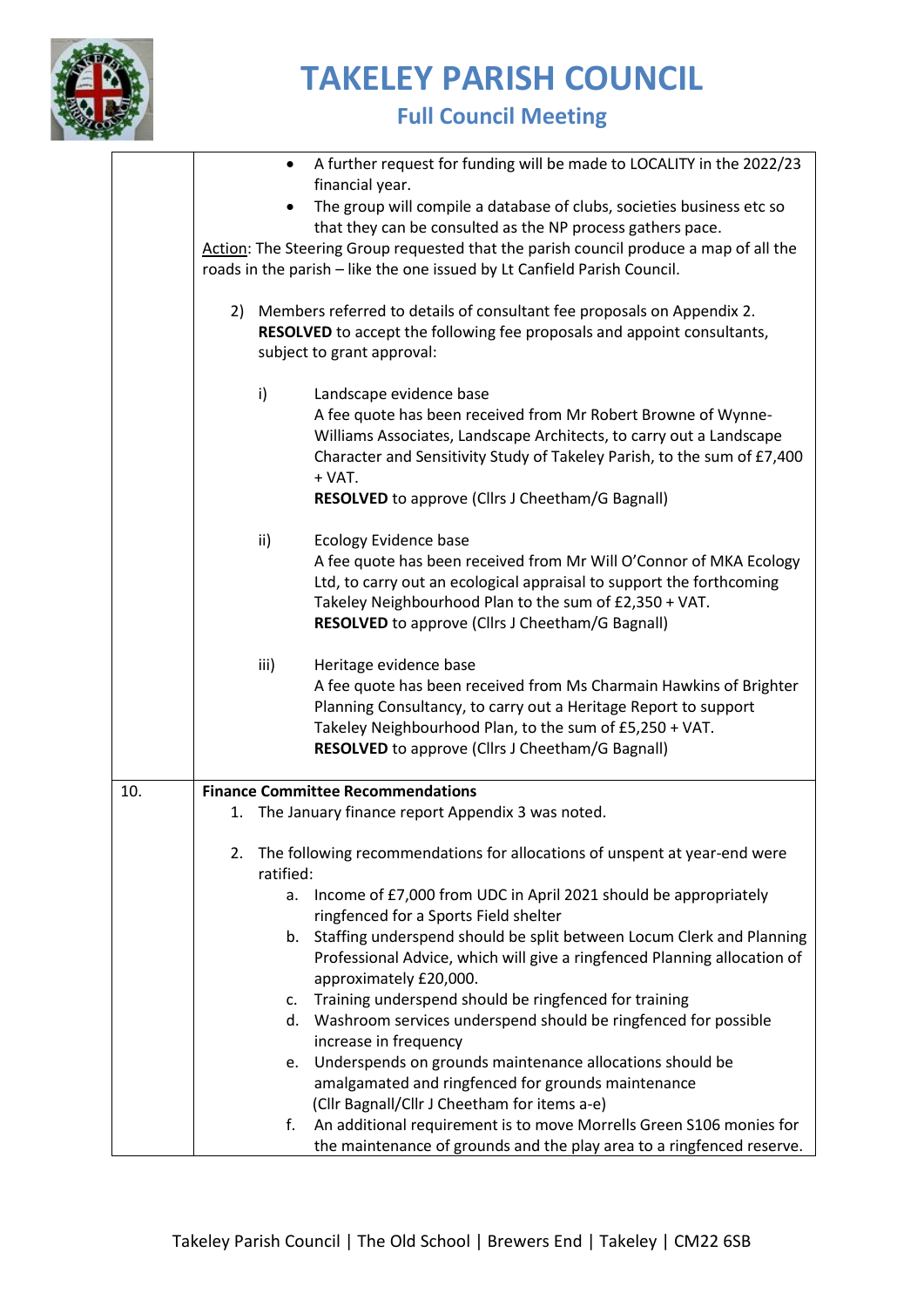

|     | <b>RESOLVED</b> to identify and allocate monies for Morrells Green s106 for                                                           |
|-----|---------------------------------------------------------------------------------------------------------------------------------------|
|     | grounds maintenance for the financial year 2022/23.                                                                                   |
|     | (Cllr Bagnall/Cllr Sprules)                                                                                                           |
|     |                                                                                                                                       |
|     | 3. At the last meeting, clarification was requested on a grant request from the                                                       |
|     | Priors Wood Residents' Association.                                                                                                   |
|     | RESOLVED to pay a donation of £200 to the Priors Wood Residents'                                                                      |
|     | Association for their Christmas party and activities throughout the year.                                                             |
|     |                                                                                                                                       |
| 11. | <b>Staffing Committee Review</b>                                                                                                      |
|     | At the last staffing committee meeting, they recommended changes to the committee                                                     |
|     | membership.                                                                                                                           |
|     |                                                                                                                                       |
|     | RESOLVED to ratify changes to the Staffing Committee Membership for Cllr Sonia Carr                                                   |
|     | to become an additonal member of the committee and for councillors Cllrs Jackie                                                       |
|     | Cheetham and Phill Bodsworth to have responsibility for Appeals.                                                                      |
|     | (Cllrs Sprules/Bagnall)                                                                                                               |
|     |                                                                                                                                       |
| 12. | <b>Defibrillator Payment Authorisation</b>                                                                                            |
|     | This item was withdrawn.                                                                                                              |
|     |                                                                                                                                       |
| 13. | <b>Bin Collections</b>                                                                                                                |
|     | Having received several complaints about overflowing bins, the contractor has                                                         |
|     | recommended a list of additional weekly collections which will be reviewed and there                                                  |
|     | will be a check to establish if any could be covered by UDC Waste Services.                                                           |
|     | However, there are two bins on Priors Green which would benefit from an immediate                                                     |
|     | change from weekly to twice-weekly collections.                                                                                       |
|     |                                                                                                                                       |
|     | RESOLVED to increase bin collections with an extra weekly collection on two bins at                                                   |
|     | Priors Green, plus an extra collection at the north-east corner of the Four Ashes                                                     |
|     | junction/bus stop at a cost of £2.80+VAT per bin. (Cllrs Bosworth/Carr)                                                               |
|     | Action: Clerk to contact UDC for assistance with bin collections and a poster campaign.                                               |
|     |                                                                                                                                       |
| 14. | <b>IT Review</b>                                                                                                                      |
|     | A fee estimate was received for an IT review.                                                                                         |
|     |                                                                                                                                       |
|     | RESOLVED for RTTEC to carry out a review of the IT systems, data storage, laptops,                                                    |
|     | data protection and security at a cost of £110 + VAT.                                                                                 |
|     | (Cllrs J Cheetham/Bosworth)                                                                                                           |
| 15. |                                                                                                                                       |
|     | <b>Proposals for Upgraded Sports Facilities</b><br>Grant opportunities were discussed and Cllrs Roque and Bodsworth agreed to work on |
|     | a list of requirements for sports and outdoor projects.                                                                               |
|     | £3,000 is available from Ward councillors, with cost estimates to be received                                                         |
|     | by 20 <sup>th</sup> March                                                                                                             |
|     |                                                                                                                                       |
|     | A further £3,000 would be available from Ward councillors<br>٠                                                                        |
|     | UDC requires receipts for the sports shelter to retain the £7,000 grant.<br>$\bullet$                                                 |
|     | Previous plans for a sports pavilion could be reviewed to attract funding from<br>$\bullet$                                           |
|     | UDC and other sources                                                                                                                 |